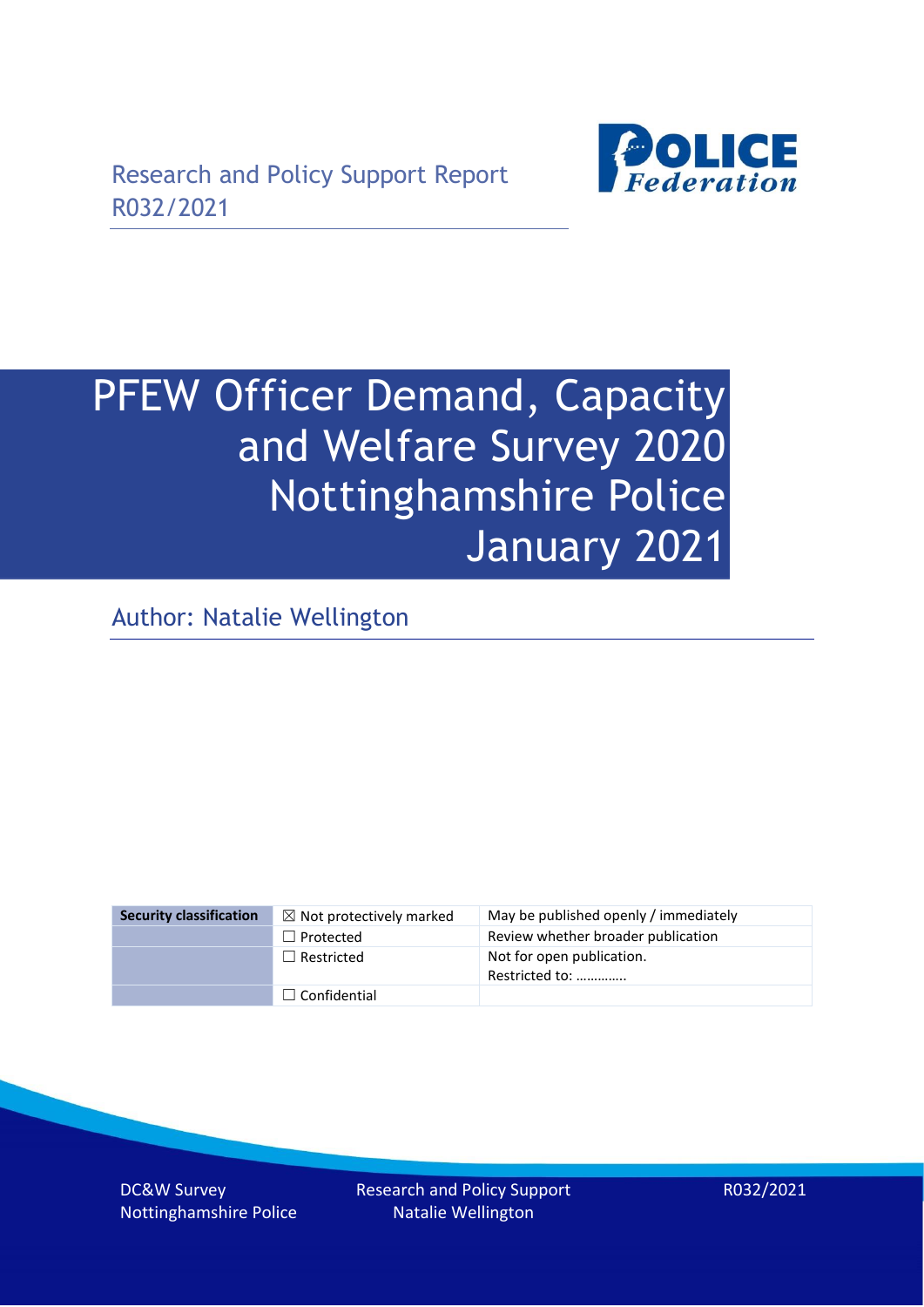# **CONTENTS**

| 4.          |                                                            |  |
|-------------|------------------------------------------------------------|--|
| 5.          |                                                            |  |
| 6.          |                                                            |  |
| $7_{\cdot}$ | ORGANISATIONAL SUPPORT FOR MENTAL HEALTH AND WELLBEING  17 |  |
| 8.          |                                                            |  |
|             |                                                            |  |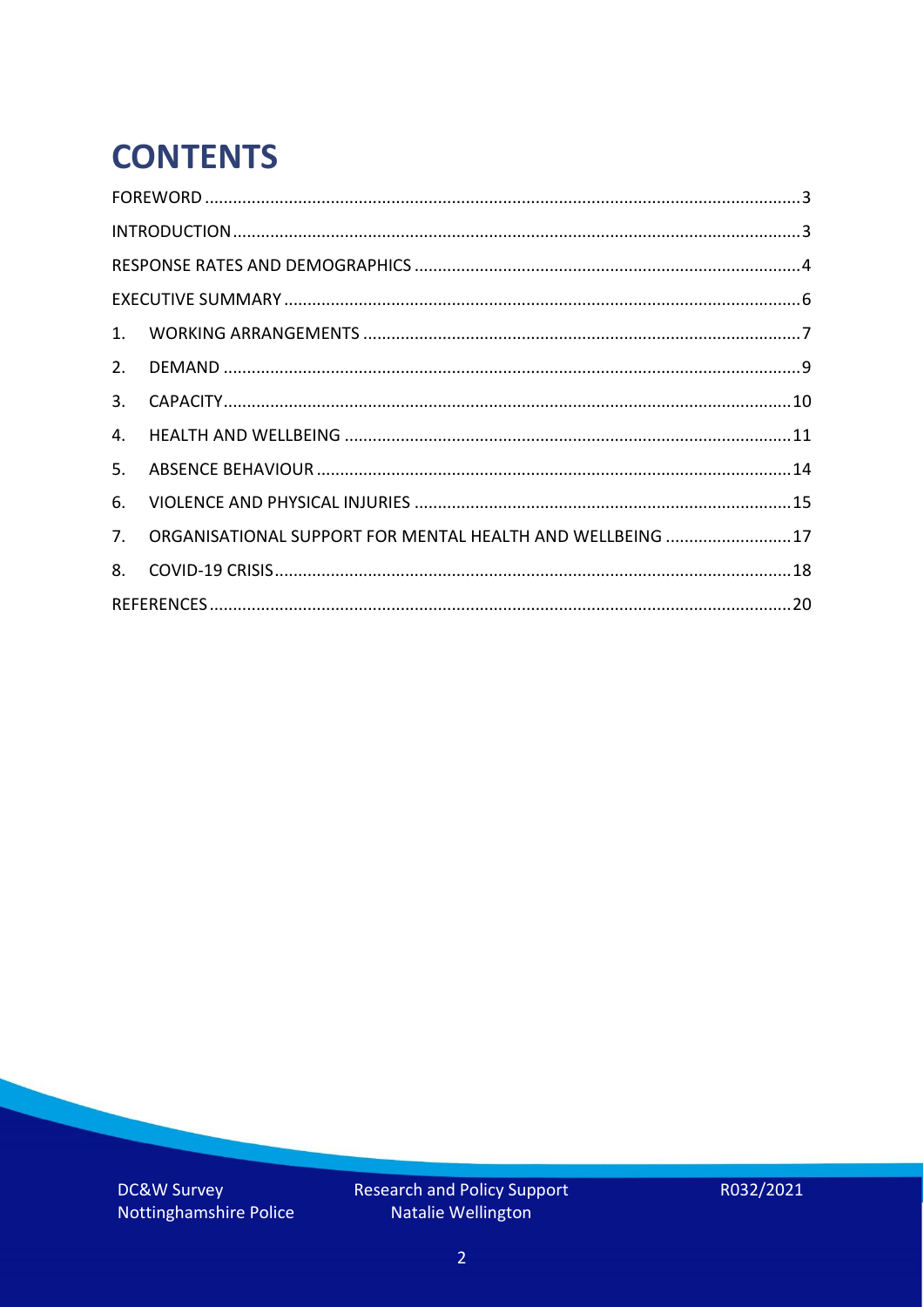### <span id="page-2-0"></span>**FOREWORD**

#### <span id="page-2-1"></span>**INTRODUCTION**

The Demand, Capacity and Welfare Survey is a biennial survey that started in 2016. This was in response to unprecedented budgetary cuts and a 14% fall in officer numbers over a seven year period from a high of 142,056 in 2009 to 122,748 in March 2016. <sup>i</sup> Evidence from a focus group study conducted by the PFEW<sup>ii</sup> also highlighted that these reductions may have been having a negative effect on officers' individual wellbeing. It was within this context that the Police Federation of England and Wales (PFEW) began a biennial Demand, Capacity and Welfare Survey. The 2020 PFEW Demand, Capacity and Welfare Survey is the third iteration of the survey. Due to the current global health crisis we have included questions specific to COVID-19, in order to help us to better understand the impacts of working within the police service during this crisis and officers' experiences on the ground. We have reported personal impacts in a specific section and organisational impacts are reported at contextually appropriate points throughout the report, to enable comparisons with other relevant items (for example we have included the results for the question asking whether COVID-19 has had an impact on single-crewing within the same section as the results for the question regarding frequency of single-crewing).

This report provides a summary of responses to key questions from the 2020 PFEW Officer Demand, Capacity and Welfare Survey from respondents in Nottinghamshire Police.

Where appropriate, details of average responses from previous years, or the police service as a whole, are also presented.<sup>1</sup> However, differences across these figures have not been tested to assess whether they are statistically significant;<sup>2</sup> therefore, any and all differences reported are for guidance only and must be treated with caution. When comparing forcelevel data across years, a dash (–) is used, when applicable, to indicate where a force report was not provided due to small sample sizes.

Please be aware that the total number of responses for each item may vary slightly as not all items were answered by all respondents, and all percentages are rounded to the nearest

DC&W Survey Nottinghamshire Police

 $1$  Data were weighted at a national level on the basis of respondents' force to ensure that each force were proportionally represented within the national sample; no weightings were applied at a force level. More information about weightings can be found in the 2020 Technical Annex R098/2020.

 $2$  As all the data are derived from samples of the population, rather than the whole population, percentage figures calculated are strictly speaking estimates, rather than exact measures. This means that every figure has a margin of error associated with it. Hence a very small percentage difference year on year may be due to sampling, rather than to actual changes.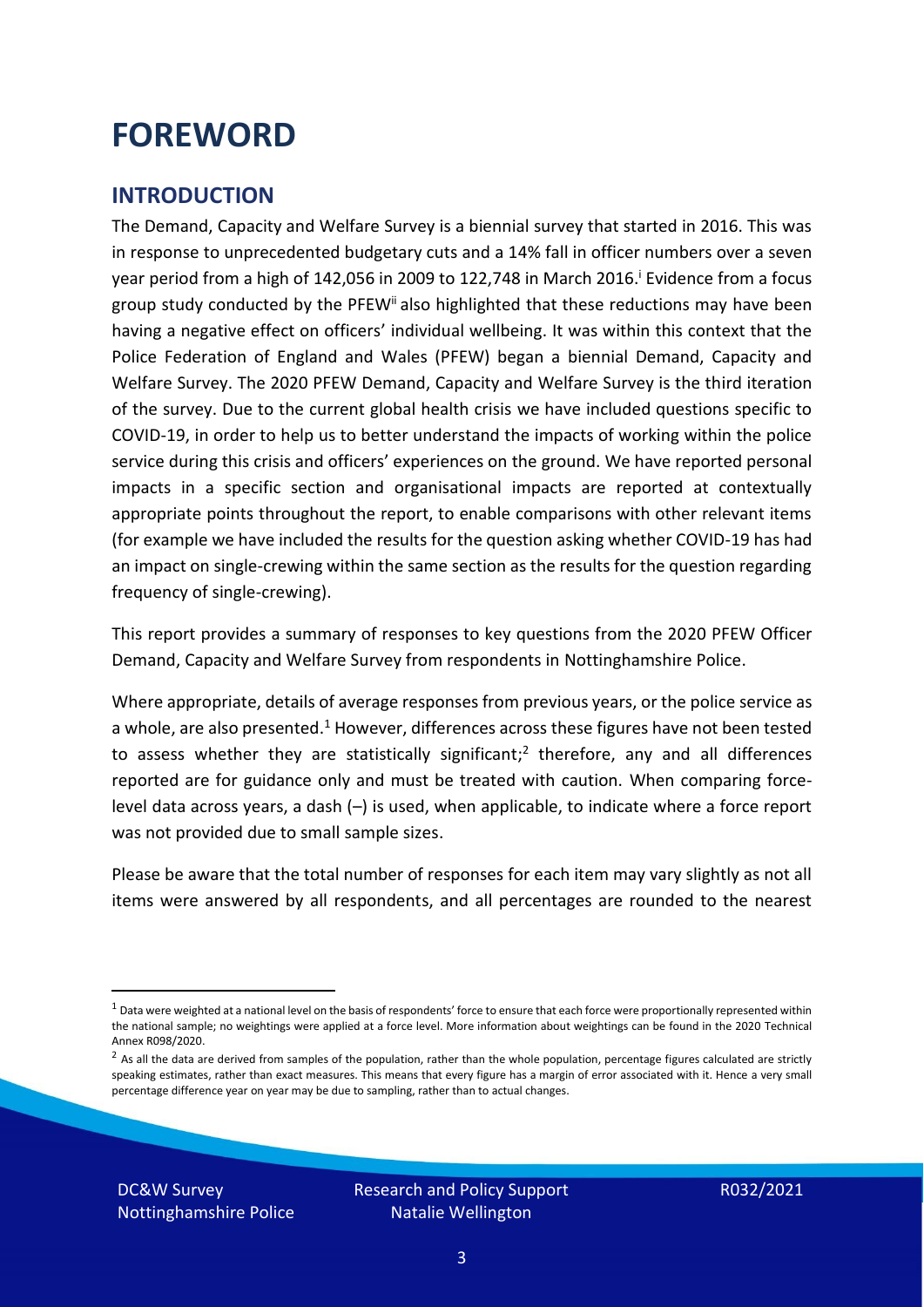whole number. In addition, the actual differences between any and all groups may be quite small, and these details should be considered when interpreting the data.

#### <span id="page-3-0"></span>**RESPONSE RATES AND DEMOGRAPHICS**

Survey responses were gathered over a seven-week period between October and November 2020. All officers of the federated ranks in England and Wales were eligible to participate. Analyses were conducted on a sample of 12,471 responses drawn from all 43 forces across England and Wales. The national response rate for the 2020 survey was 10%.

Overall, 3% of respondents (n=423) to the survey declined to state which force they belonged to. These responses have been included within the national data but are excluded from force-level analyses.<sup>3</sup>

123 responses were received from Nottinghamshire Police, representing a response rate of around 6% (based on March 2020 Home Office figures of officer headcount). III The margin of error for this report has been calculated using the size of the sample and population. At a 95% confidence level, this force report has a 9% margin of error. If the margin of error is less than 5%, it can be considered to be within the normal bounds of academic rigour.<sup>4</sup> If this threshold has not been met, the results from this report must be interpreted with caution.

59% of responses from Nottinghamshire Police were received from male officers and 38% of responses were from female officers. The other 2% preferred not to say or identified in another way. In regards to rank, 82% of respondents from Nottinghamshire Police were Constables, 15% were Sergeants, 3% were Inspectors, and 0% were Chief Inspectors. 8% of responses from Nottinghamshire Police were received from Black and Minority Ethnic (BME) officers.

DC&W Survey Nottinghamshire Police

<sup>&</sup>lt;sup>3</sup> Please see the 2020 Technical Annex R098/2020 for excluded cases.

<sup>&</sup>lt;sup>4</sup> The generally accepted academic standards is a 95% confidence level with a 5% (or less) margin of error.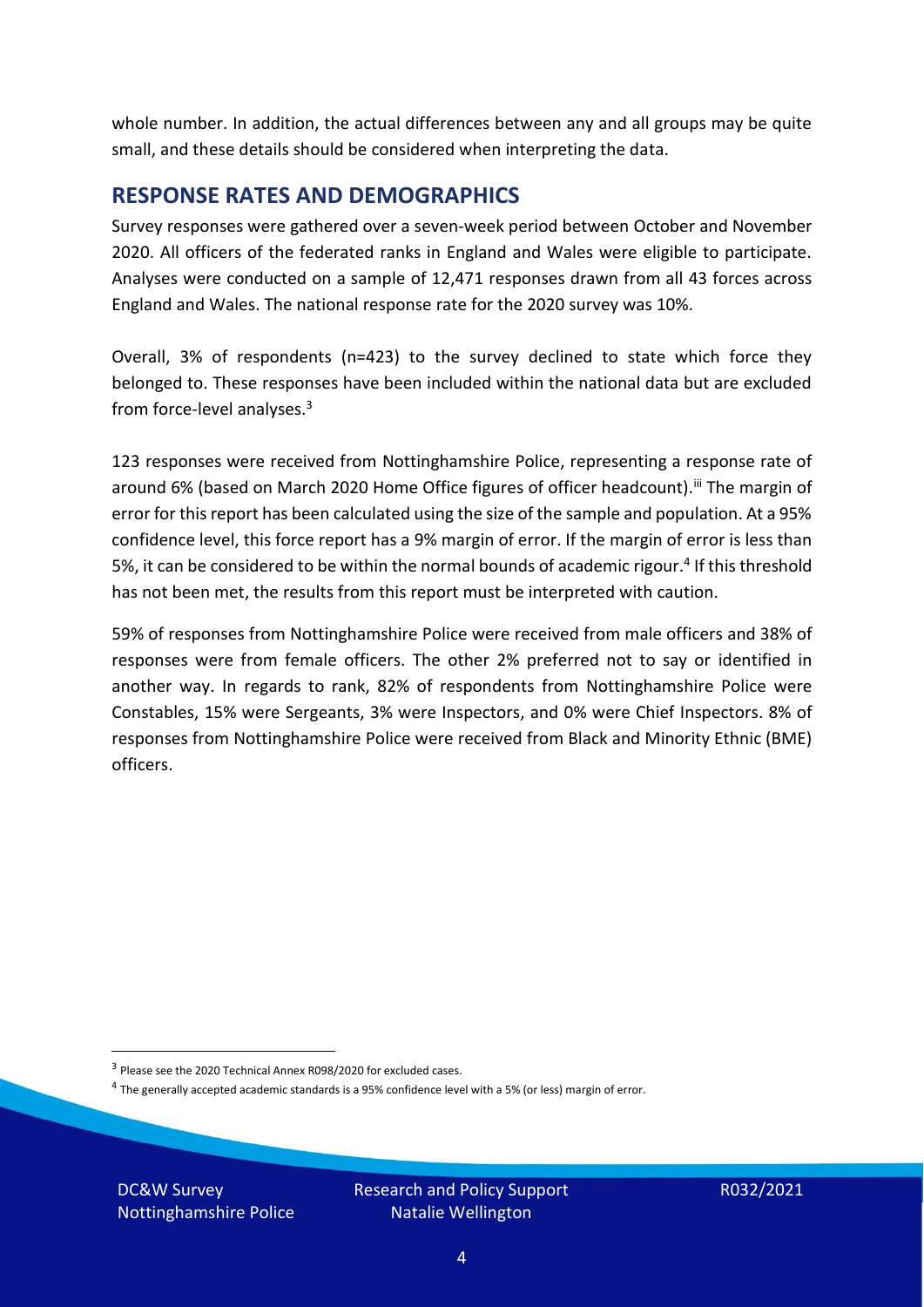### **INFOGRAPHIC**

### **Who responded?**

**123** responses were received from Nottinghamshire Police, representing a **6%** response rate.



DC&W Survey Nottinghamshire Police Research and Policy Support Natalie Wellington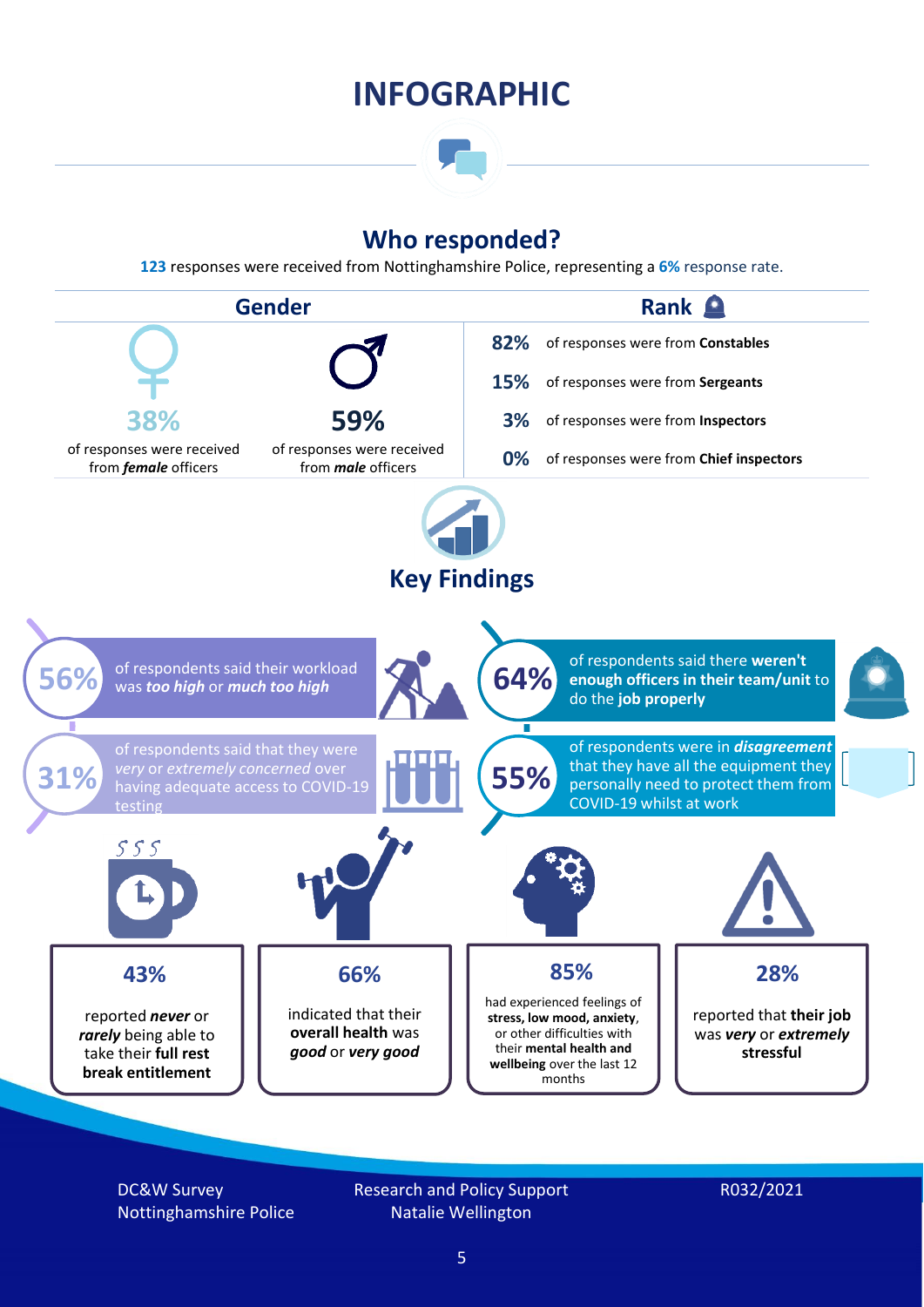### <span id="page-5-0"></span>**EXECUTIVE SUMMARY**

- **123** responses were received from Nottinghamshire Police, representing a response rate of around **6%**.
- The average (mean) rating for **overall job satisfaction** for respondents was **5/10**.
- **57%** reported being **single-crewed** *often* or *always* and **26%** reported being **singlecrewed** *more often* due to **COVID-19**.
- **43%** of respondents reported *never* or *rarely* being able to take their **full rest break entitlement**; *lower than* the proportion in 2018 (68%).
- **56%** of respondents reported that their **workload** is currently *too high*, or *much too high*; *lower than* the proportion in 2018 (83%).
- **64%** of respondents said there **weren't enough officers in their team/unit** to do the **job properly**.
- The average (mean) **overall life satisfaction** rating was **6/10**. This can be compared to the national average of 6/10.
- **66%** of respondents indicated that their **overall health** was *good* or *very good.*
- **28%** of respondents said that they viewed their job as *very* or *extremely* **stressful**. This was *lower than* the proportion in 2018 (50%).
- **85%** of respondents indicated that they had **experienced feelings of stress, low mood, anxiety, or other difficulties with their health and wellbeing** over the last 12 months.
- **18%** of respondents reported that they had suffered **one or more injuries** that required medical attention as a result of **work-related violence** in the last year.
- **13%** of respondents reported that they had suffered **one or more injuries** that required medical attention as a result of **work-related accidents** in the last year.
- **28%** of respondents reported that they were *very* or *extremely worried* about the **impact that the COVID-19 crisis will have on them personally**.
- **1%** of respondents reported that they *have* or *have had* **COVID-19** confirmed by a positive antigen or antibody test.
- **55%** of respondents reported that they *disagreed* or *strongly disagreed* that they **have all the equipment they personally need to protect them from COVID-19 whilst at work**.

DC&W Survey Nottinghamshire Police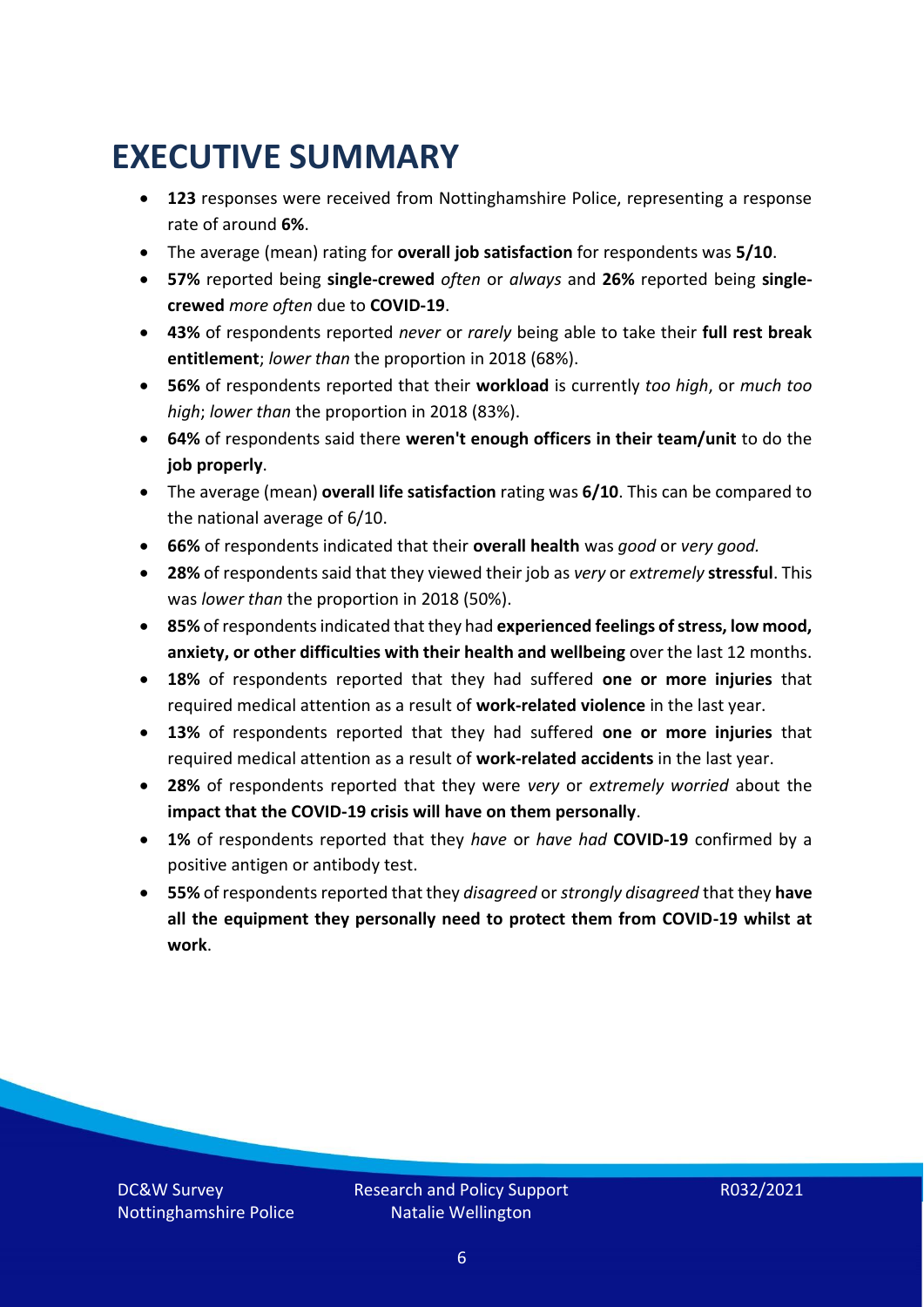### <span id="page-6-0"></span>**1. WORKING ARRANGEMENTS**

### **1.1. OVERALL JOB SATISFACTION**

Respondents were asked to rate their overall job satisfaction between 0 and 10, where 0 was 'not at all satisfied' and 10 was 'completely satisfied.' The average (mean) rating for overall job satisfaction for respondents from Nottinghamshire Police was 5/10 (range 0-10), with 35% of respondents reporting an overall job satisfaction rating of *4* or *less*. This can be compared to the national average of 5/10 (range 0-10), and 37% of respondents reporting an overall job satisfaction rating of *4* or *less*.

### **1.2. SHIFT LENGTH**

2% of respondents from Nottinghamshire Police reported that their formal shift duration was more than the 8-10 hours advised by the Health and Safety Executive<sup>iv</sup> and the Police Negotiating Board,<sup>v</sup> and 2% of respondents indicated a shift length of 12 hours or *more*. 9% of the national sample indicated that their formal shift duration was more than 8-10 hours, and 7% indicated a shift length of *12 hours* or *more*. 5

#### **1.3. SINGLE-CREWING**

Among respondents from Nottinghamshire Police, for whom this item was applicable, 57% reported being single-crewed either *often* or *always* over the previous 12-month period. This can be compared with 58% of respondents from the national sample.<sup>6</sup>

Due to COVID and the social distancing regulations implemented by the UK government, forces may have changed their normal operational procedures around crewing in order to reduce opportunities for infection between colleagues. The NPCC released guidance stating that when officers are double crewed a surgical Type IIR face mask should be worn in an enclosed space, such as a vehicle or personnel carrier, when social distancing cannot be achieved.<sup>vi</sup> However, some of the units may have decided to reduce the risk further by limiting double crewing or placing officers in bubbles. As such, in this year's iteration of the survey we wanted to ask an additional query about COVID-19 in relation to crewing levels, to see if crewing levels were affected by this. The findings were that 26% from Nottinghamshire Police reported being single-crewed *more often* due to COVID-19.

 $<sup>6</sup>$  Respondents that reported not applicable were removed from force-level and national analysis.</sup>

DC&W Survey Nottinghamshire Police

<sup>&</sup>lt;sup>5</sup> Respondents that reported not applicable were removed from force-level and national analysis.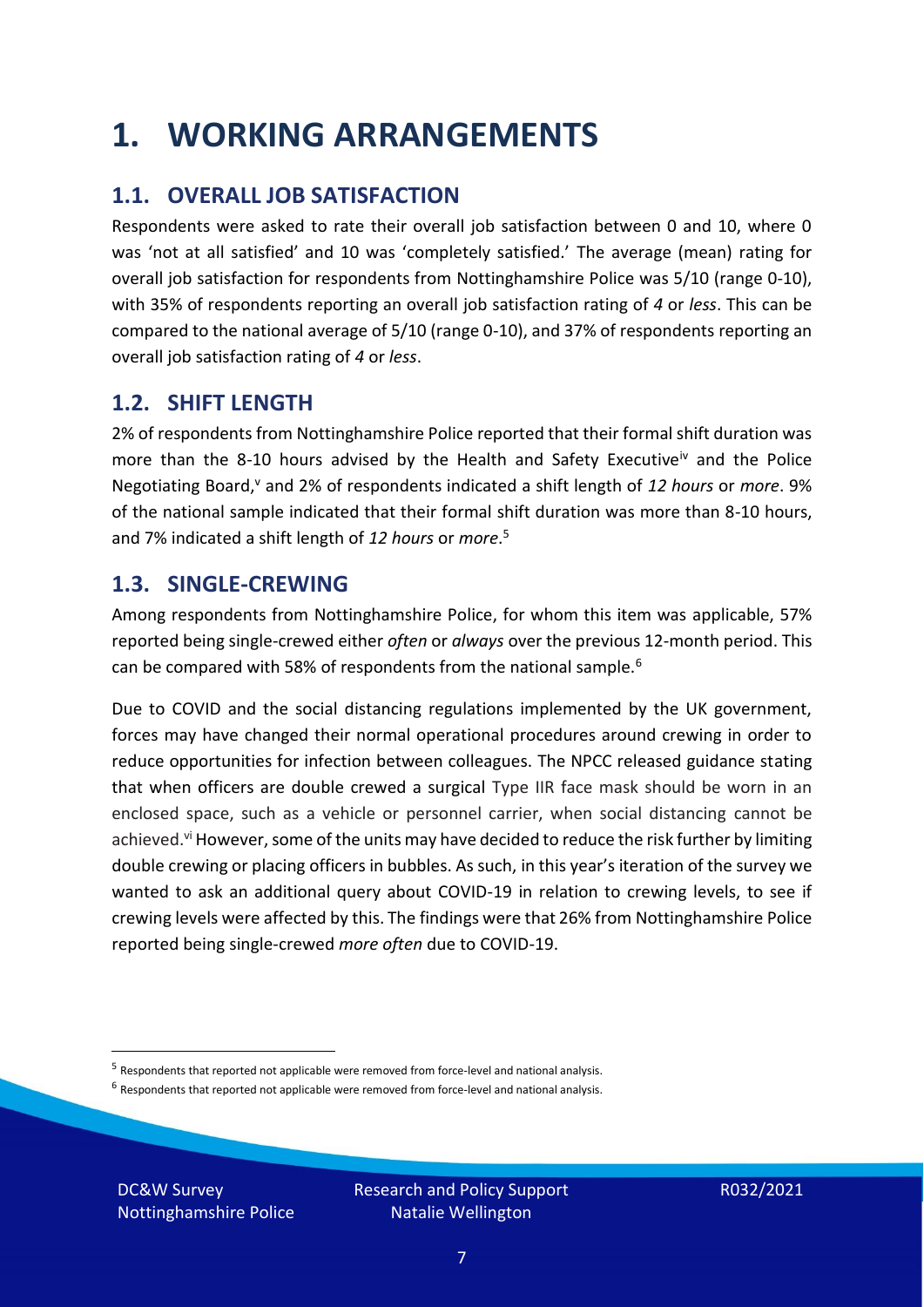### **1.4. BREAKS, REST DAYS AND ANNUAL LEAVE**

43% of respondents from Nottinghamshire Police reported *never* or *rarely* being able to take their full rest break entitlement, and 52% reported having had *two* or *more* rest days cancelled in the previous 12-month period. Furthermore, 83% of respondents from Nottinghamshire Police told us that they had a request for annual leave refused *once* or *more* in the previous 12-month period.

Historical comparisons for items relating to breaks, rest days and annual leave for Nottinghamshire Police, are also provided in *Table 1* below.

| Table 1: Force level figures for breaks, rest days<br>and annual leave                                       | 2016 | 2018 | 2020 |
|--------------------------------------------------------------------------------------------------------------|------|------|------|
| Reported being never or rarely able to take full<br>rest break entitlement                                   | 58%  | 68%  | 43%  |
| Reported having two or more rest days<br>cancelled in the previous 12 months                                 | 75%  | 75%  | 52%  |
| Reported having a request for annual leave<br>refused once or more in the previous 12<br>months <sup>7</sup> | 92%  | 88%  | 83%  |

DC&W Survey Nottinghamshire Police



<sup>&</sup>lt;sup>7</sup> Please note, there were moderate changes to the question wording and response scale for this item between the 2016 and 2018 iterations of this survey. Please take this into consideration when interpreting any and all differences in the findings between these years, as altering the way in which a question is framed may unintentionally affect the way in which an individual responds.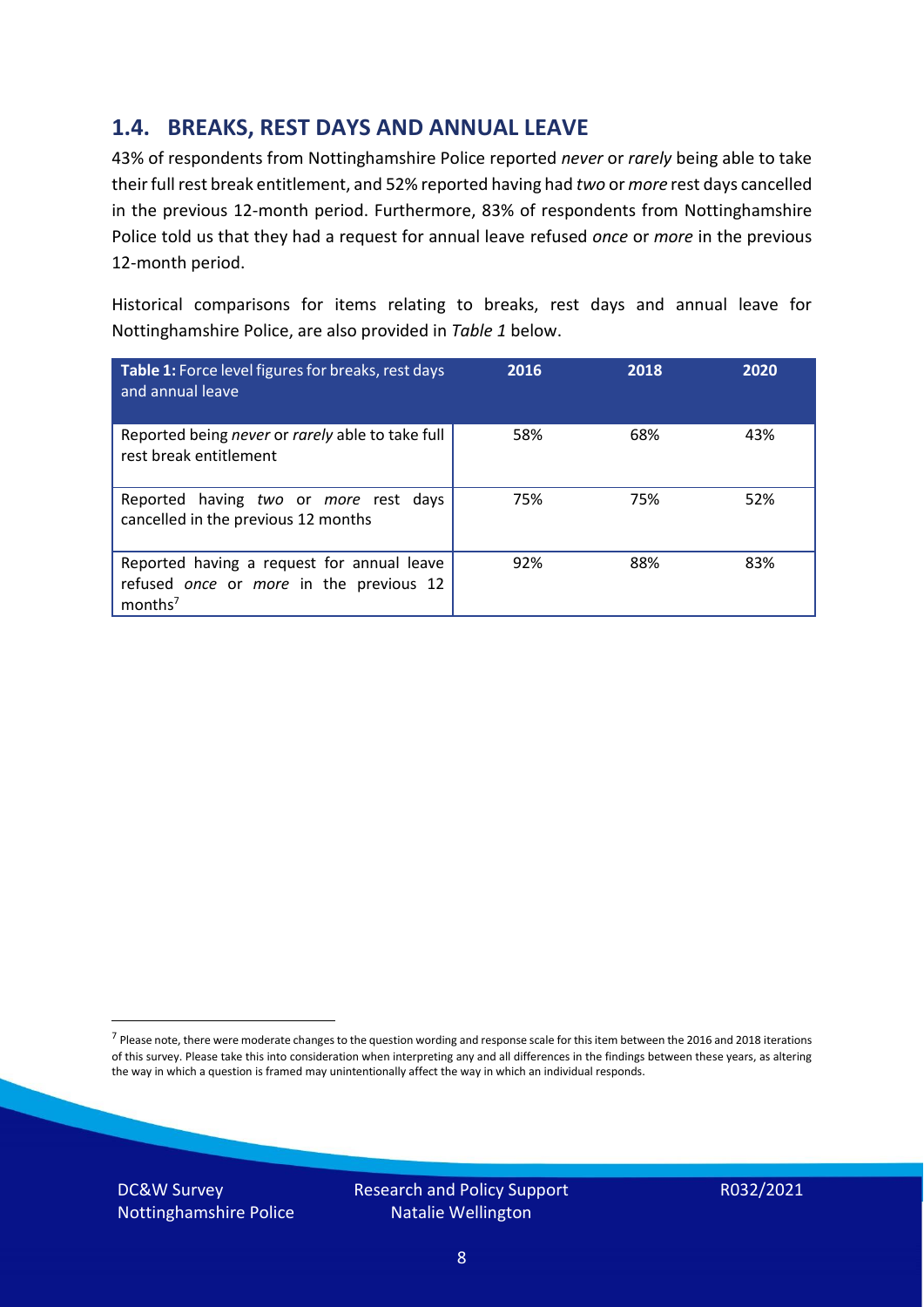### <span id="page-8-0"></span>**2. DEMAND**

### **2.1. WORKLOAD**

56% of respondents from Nottinghamshire Police told us that their workload is currently *too high*, or *much too high*. An historical comparison for both national and local proportions for workload are displayed in *Table 2* below.

| Table 2: Proportion of respondents reporting<br>that their workload was too high or much too<br>high in the previous 12-month period | 2016 | 2018 | 2020 |
|--------------------------------------------------------------------------------------------------------------------------------------|------|------|------|
| Force-level figures                                                                                                                  | 65%  | 83%  | 56%  |
| National figures                                                                                                                     | 66%  | 72%  | 60%  |

### **2.2. AMOUNT AND PACE OF WORK**

70% of respondents from Nottinghamshire Police *disagreed* or *strongly disagreed* that they generally have enough officers to manage all the demands being made on them as a team/unit.

Furthermore, 11% *agreed* or *strongly agreed* that they had enough time to engage in proactive policing in their team/unit. An historical comparison for both national and local proportions for this item are displayed in *Table 3* below.

| Table 3: Proportion of respondents reporting<br>that they agreed or strongly agreed that they<br>had enough time to engage in proactive<br>policing in their team/unit | 2016 | 2018 | 2020 |
|------------------------------------------------------------------------------------------------------------------------------------------------------------------------|------|------|------|
| Force-level figures                                                                                                                                                    | 12%  | 7%   | 11%  |
| National figures                                                                                                                                                       | 13%  | 9%   | 14%  |

DC&W Survey Nottinghamshire Police Research and Policy Support Natalie Wellington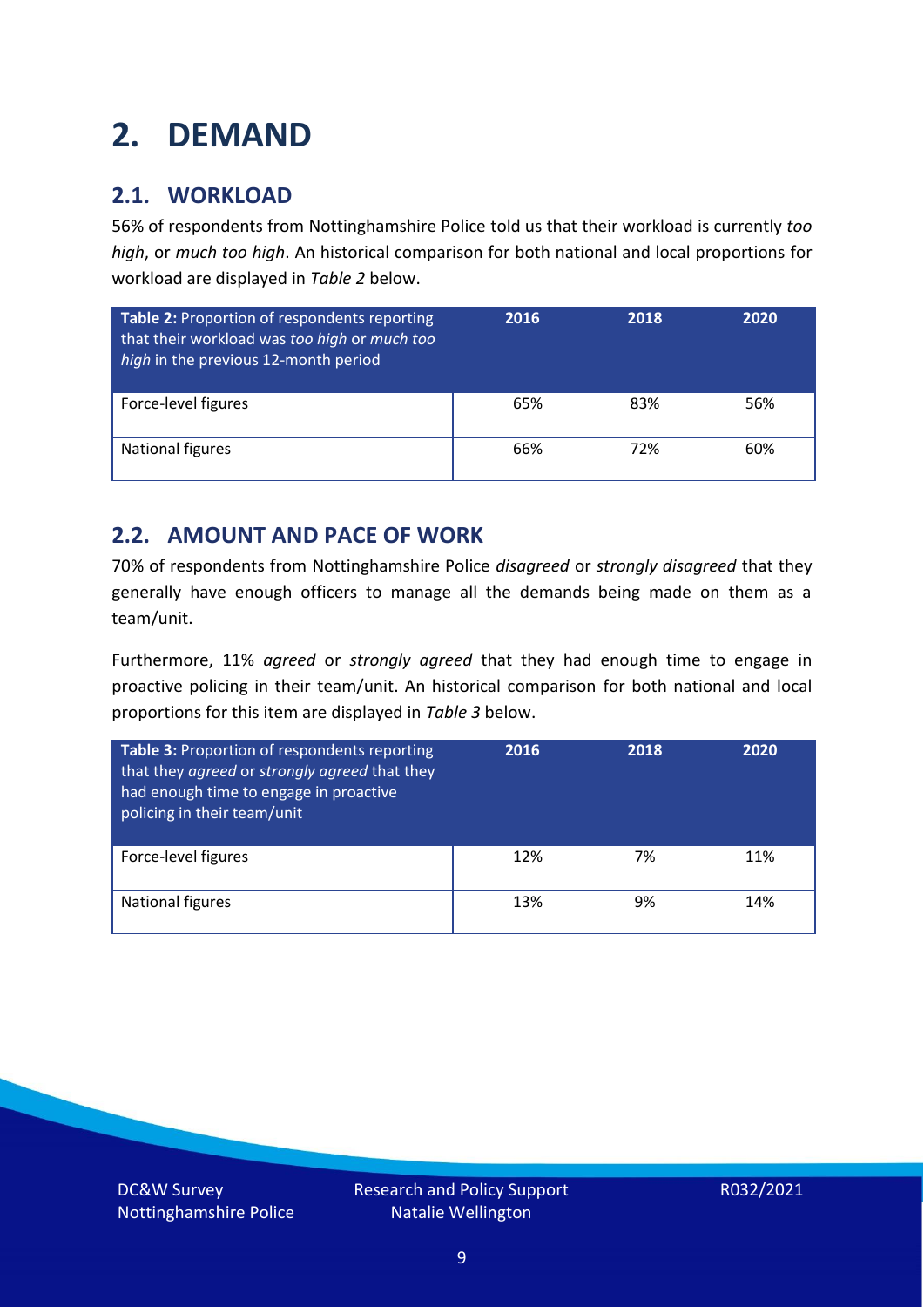### <span id="page-9-0"></span>**3. CAPACITY**

### **3.1. MINIMUM OFFICER STAFFING**

62% of respondents from Nottinghamshire Police indicated that their team or unit had a minimum officer staffing level.

Among respondents whose team or unit had a minimum officer staffing level, 25% indicated that this level was *never* or *rarely* achieved.

Respondents were asked how often minimum staffing levels have been met compared to before the COVID-19 crisis. 20% reported minimum staffing levels being met *less frequently* compared to before the COVID-19 crisis.

### **3.2. OFFICER STAFFING ARRANGEMENTS**

60% of respondents *disagreed* or *strongly disagreed* that the way officer staffing levels are determined in their team/unit seems to be effective. Historical comparisons for this item and one other key item, relating to capacity to deal with demand for Nottinghamshire Police, are provided in *Table 4* below.

| Table 4: Force level figures for key items relating to capacity                         |                                                               |      |      |  |
|-----------------------------------------------------------------------------------------|---------------------------------------------------------------|------|------|--|
| <b>Statements</b>                                                                       | Proportion of respondents who<br>disagreed with the statement |      |      |  |
|                                                                                         | 2016                                                          | 2018 | 2020 |  |
| The way officer staffing levels are determined in my<br>team/unit seems to be effective | 73%                                                           | 78%  | 60%  |  |
| There are enough officers in my team/unit for me to do<br>my job properly               | 81%                                                           | 86%  | 64%  |  |

DC&W Survey Nottinghamshire Police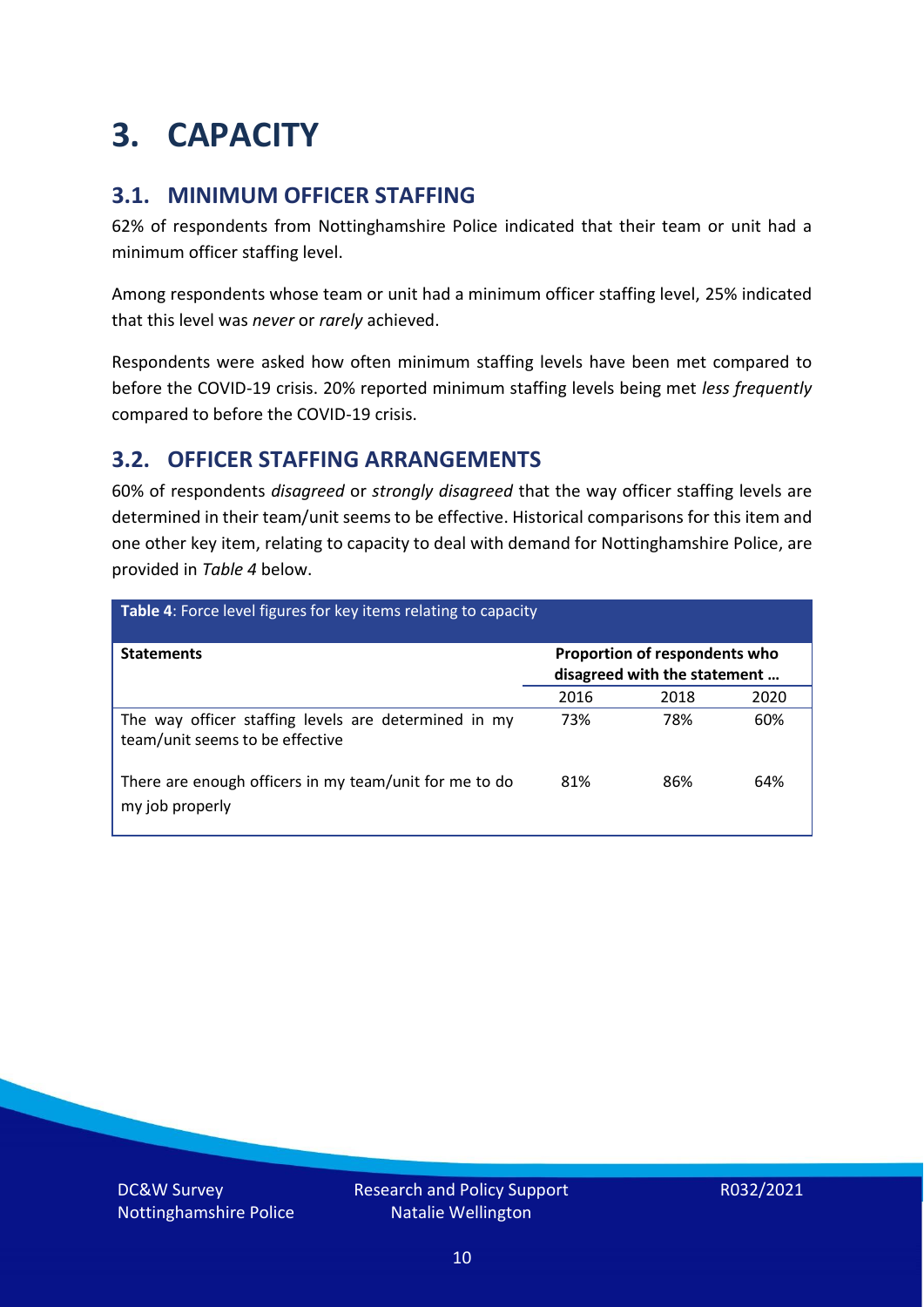### <span id="page-10-0"></span>**4. HEALTH AND WELLBEING**

### **4.1. OVERALL LIFE SATISFACTION AND WORTHWHILENESS**

Respondents were asked to rate their overall life satisfaction on a scale from 0 to 10, where 0 was *'Not at all satisfied'* and 10 was *'Completely satisfied'*. Furthermore, respondents were also asked to rate how worthwhile they feel the things they do in their life are on a scale from 0 to 10, where 0 was *'Not at all worthwhile'* and 10 was *'Completely worthwhile'.* These two items replicate the overall life satisfaction and overall worthwhileness questions posed within the Annual Population Survey by the Office for National Statistics (UK) and were included in the Demand, Capacity and Welfare Survey to enable benchmarking against the general population. vii

The average (mean) overall life satisfaction rating for the general population was 7 out of 10. The average (mean) rating for Nottinghamshire Police was 6 out of 10, with 22% of respondents reporting a low overall life satisfaction rating of *4* or *less*. These results can be compared to the national average of 6/10, with 23% of respondents reporting a low overall life satisfaction rating of *4* or *less*.

The average (mean) overall worthwhileness rating for the general population was 7 out of 10. The average (mean) rating for Nottinghamshire Police was 7 out of 10, with 18% of respondents reporting a low overall worthwhileness rating of *4* or *less*. These results can be compared to the national average of 7/10, with 18% of respondents reporting a low overall worthwhileness rating of *4* or *less*.

### **4.2. OVERALL PHYSICAL HEALTH**

Respondents were asked to rate their overall health on a scale from *very good* to *very poor*. An historical comparison for both national and local proportions for this item are in *Table 5* below.

| Table 5: Self-rated overall physical health |                       | 2016 | 2018 | 2020 |
|---------------------------------------------|-----------------------|------|------|------|
|                                             | Poor or very poor     | 13%  | 4%   | 12%  |
| Force-level figures                         | Neither good nor poor | 24%  | 16%  | 23%  |
|                                             | Good or very good     | 63%  | 80%  | 66%  |
|                                             | Poor or very poor     | 12%  | 7%   | 9%   |
| National figures                            | Neither good nor poor | 23%  | 17%  | 20%  |
|                                             | Good or very good     | 65%  | 77%  | 71%  |

DC&W Survey Nottinghamshire Police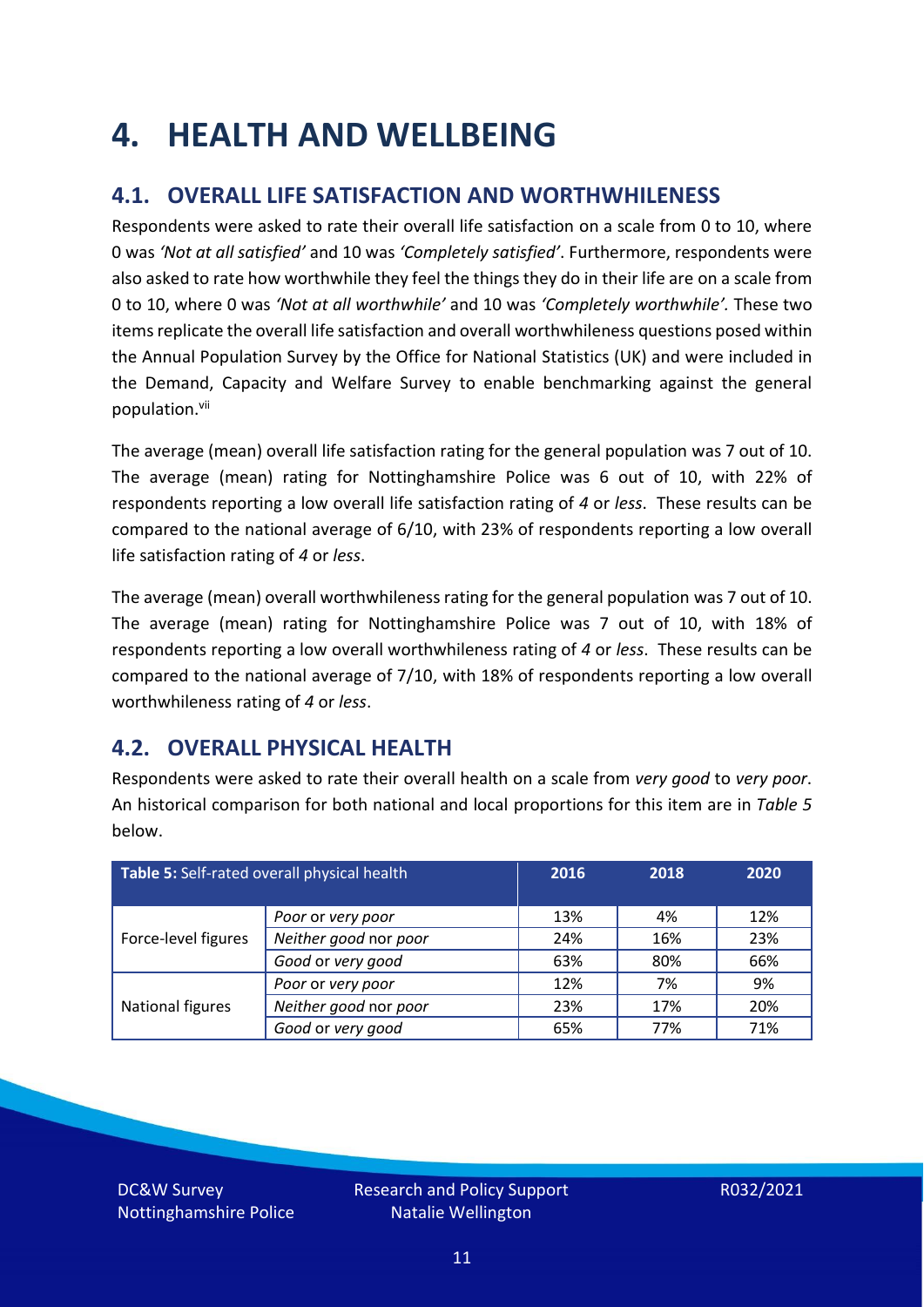### **4.3. SINGLE-ITEM INDICATORS FOR MENTAL HEALTH**

#### **4.3.1. ANXIETY AND HAPPINESS**

Overall anxiety was measured using a single-item measure. Respondents were asked to rate how anxious they had felt the day before on a scale from 0 to 10, where 0 was *'Not at all anxious'* and 10 was *'Completely anxious'*. Overall happiness was also measured using a single-item measure and respondents were asked to rate how happy they had been the day before on a scale from 0 to 10, where 0 was *'Not at all happy'* and 10 was *'Completely happy'*. These items replicate the overall anxiety and overall happiness questions posed within the Annual Population Survey by the Office for National Statistics (UK) and were chosen to enable benchmarking against the general population.<sup>viii</sup>

The average (mean) overall anxiety rating for the general population was 4 out of 10, with 36% of respondents reporting a high overall anxiety rating of *6* or *more*. <sup>8</sup> The average (mean) rating for Nottinghamshire Police was 5 out of 10, with 53% of respondents reporting a high overall anxiety rating of *6* or *more*. These results can be compared to the national average of 4/10, with 35% of respondents reporting a high overall anxiety rating of *6* or *more*. 9

The average (mean) overall happiness rating for the general population was 7 out of 10. The average (mean) rating for Nottinghamshire Police was 6 out of 10, with 27% of respondents reporting a low overall happiness rating of *4* or *less*. These results can be compared to the national average of 6/10, with 25% of respondents reporting a low overall happiness rating of *4* or *less*.

#### **4.3.2. STRESS**

Work related stress was measured using a single-item measure. 28% of respondents from Nottinghamshire Police said that they viewed their job as *very* or *extremely stressful*.

This is *lower than* the proportion reported in the national sample (33%) and *lower than* the proportion reported by Nottinghamshire Police in 2018 (50%).

Stress outside of work was assessed using an adaptation of the work-related stress measure. 11% of respondents from Nottinghamshire Police said that they viewed their life outside of work as *very* or *extremely stressful*.

DC&W Survey Nottinghamshire Police

<sup>&</sup>lt;sup>8</sup> Please note that proportions for other wellbeing measures were not provided

 $9$  Overall scores for anxiety have been grouped and reported differently to life satisfaction, worthwhileness and happiness. The percentage of respondents scoring a high rating of *6* or *more* has been reported, as higher scores for anxiety are commonly associated with lower individual wellbeing. Whereas, the percentage of respondents scoring a very low rating of *4* or *less* has been reported for life satisfaction, worthwhileness and happiness, as lower scores on these measures are commonly associated with lower individual wellbeing.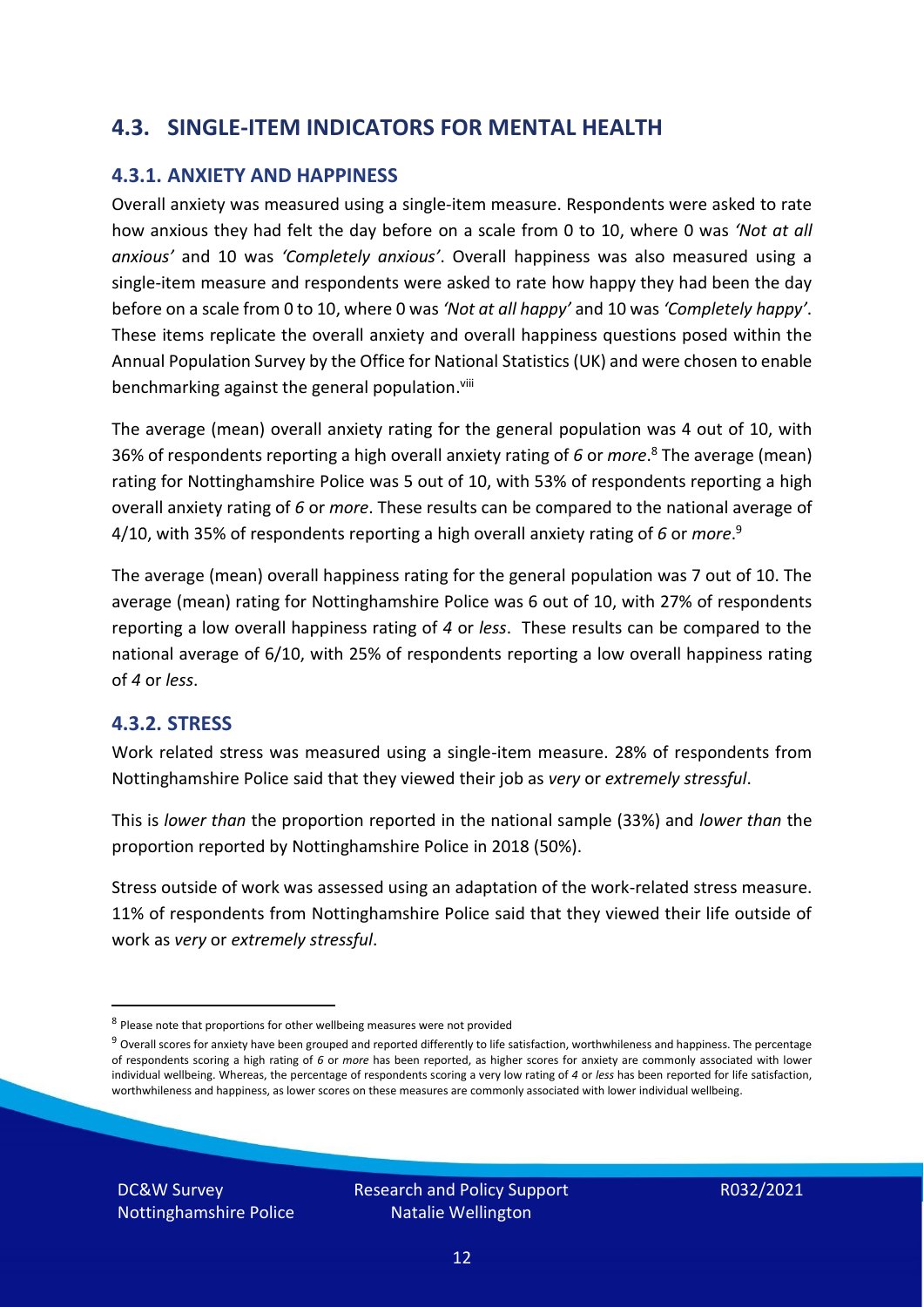#### **4.3.4. MENTAL HEALTH OVERVIEW**

A top-level broad overview of mental health and wellbeing was established using an item that asked respondents to indicate whether they had experienced feelings of stress, low mood, anxiety, or other difficulties with their health and wellbeing over the last 12 months. 85% of respondents from Nottinghamshire Police indicated that they had experienced feelings of stress, low mood, anxiety, or other difficulties with their health and wellbeing over the last 12 months; with 91% of these respondents also indicating that these feelings were caused by, or made worse by work.

#### **4.3.5. MENTAL WELLBEING**

Respondents' mental wellbeing was measured using the Short Warwick-Edinburgh Mental Wellbeing Scale,<sup>ix</sup> which asked them to rate their experience during the last two weeks for seven positively framed items. A metric score was calculated which indicated participants' overall wellbeing. The higher the score is, the better their overall wellbeing is thought to be.<sup>10</sup>

The metric score for Nottinghamshire Police is presented in *Table 6* below across years. This is also alongside the metric score for the national sample across years.

| <b>Table 6:</b> Average (mean) metric score for the Short Warwick-<br>Edinburgh Mental Wellbeing Scale | 2016 | 2018 | 2020 |
|--------------------------------------------------------------------------------------------------------|------|------|------|
| Force-level figures                                                                                    | 19   | 20   | 20   |
| National figures                                                                                       | 19   | 20   | 21   |

 $10$  The Short Warwick-Edinburgh Mental Wellbeing Scale was developed by the Universities of Warwick, Edinburgh and Leeds in conjunction with NHS Health Scotland (© University of Warwick, 2006).

DC&W Survey Nottinghamshire Police Research and Policy Support Natalie Wellington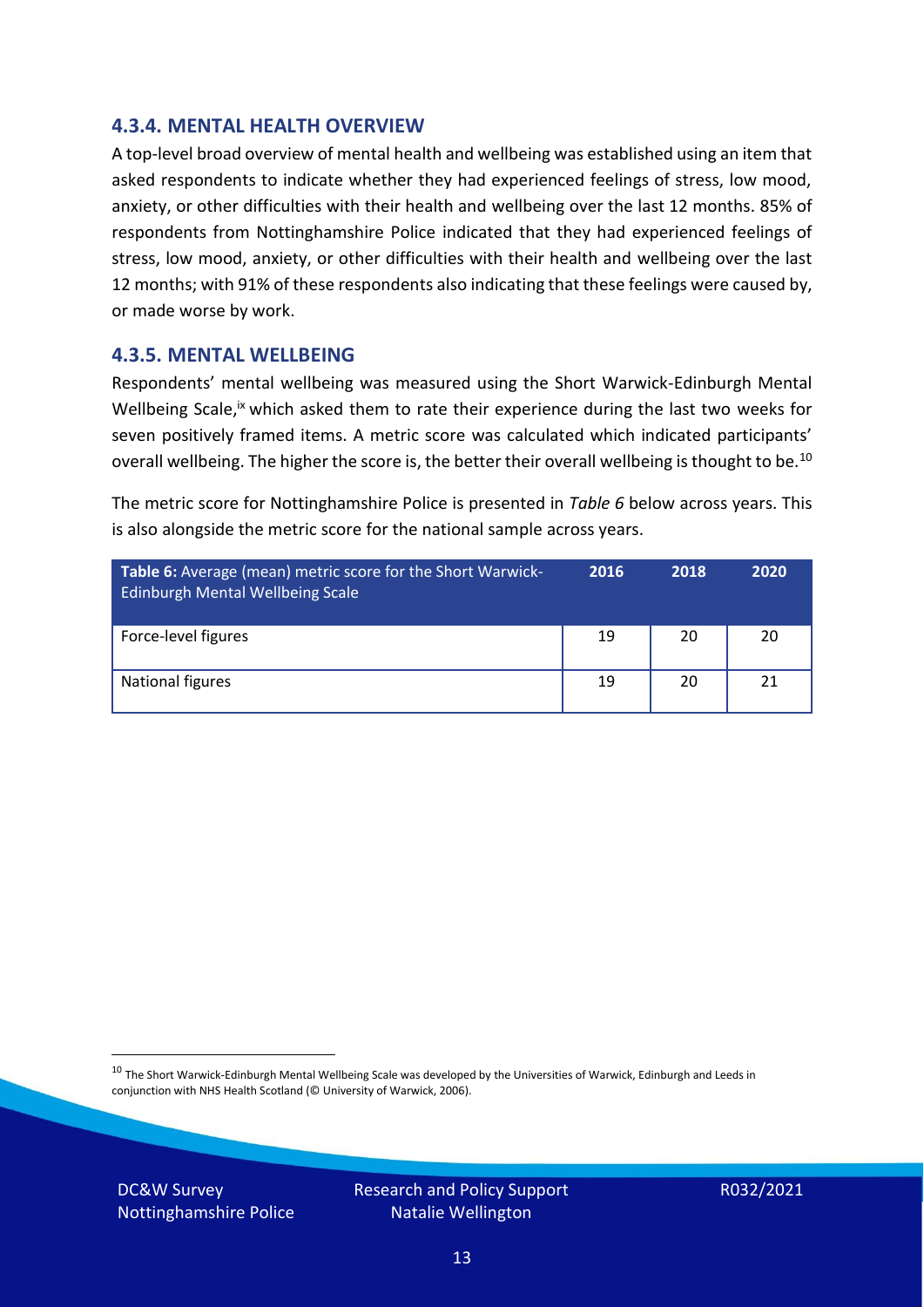### <span id="page-13-0"></span>**5. ABSENCE BEHAVIOUR**

### **5.1. ABSENCE**

48% of respondents from Nottinghamshire Police reported *one* or *more* days of sickness absence and 41% of respondents indicated that at least one day of their sickness absence was attributable to stress, depression, or anxiety.

The national proportion of respondents who had taken *one* or *more* days of sickness absence was 48% and 32% of respondents indicated that at least one day of their sickness absence was attributable to stress, depression, or anxiety.

#### **5.2. PRESENTEEISM AND LEAVEISM**

Presenteeism is the act of attending work while ill. This has been shown to be associated with subsequent health decline, particularly in relation to burnout, $x$  and can lead to elevated absenteeism.<sup>xi</sup> Moreover, evidence suggests that presenteeism can compound the effects of the initial illness and negatively influence job satisfaction, resulting in negative job attitudes and withdrawal from work.<sup>xii</sup>

Leaveism is a term to describe hidden sickness absence and work undertaken during rest periods. A core dimension of leaveism includes using allocated time off such as annual leave entitlements to take time off when they are in fact unwell. Findings for Nottinghamshire Police across years are presented in *Table 7* below.

| Table 7: Proportion of respondents reporting the<br>following absence behaviour once or more over the<br>previous 12 months |                             | 2016 | 2018 | 2020 |
|-----------------------------------------------------------------------------------------------------------------------------|-----------------------------|------|------|------|
| Presenteeism                                                                                                                | Due to Physical health      | 92%  | 79%  | 78%  |
|                                                                                                                             | Due to Psychological health | 66%  | 73%  | 73%  |
| annual leave to<br><b>Using</b><br>time off due to<br>take                                                                  | Due to Physical health      | 59%  | 39%  | 25%  |
| health                                                                                                                      | Due to Psychological health | 45%  | 45%  | 46%  |

DC&W Survey Nottinghamshire Police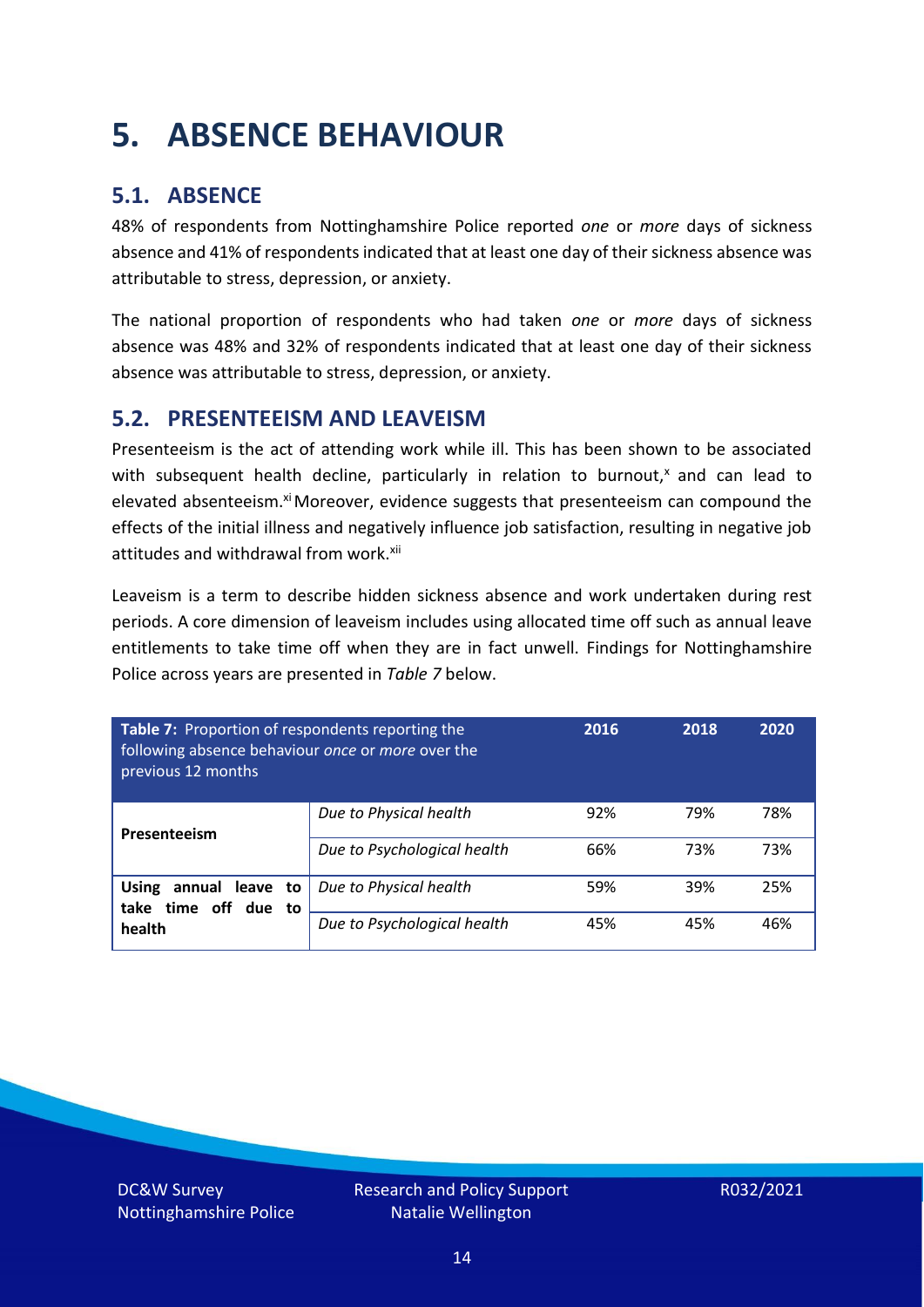## <span id="page-14-0"></span>**6. VIOLENCE AND PHYSICAL INJURIES**

### **6.1. VIOLENCE**

Verbal and physical violence was assessed using four questions regarding how often officers received verbal insults, verbal threats, spitting assaults, unarmed physical attacks, and attacks with a weapon from members of the public over the previous 12 months. Findings for Nottinghamshire Police are presented in *Table 8* below.

**Table 8**: Force level figures for frequency of verbal and physical violence from members of the public

| Type of violent victimisation                                                          | Proportion of respondents indicating frequency<br>of experience as at least once a week |      |      |
|----------------------------------------------------------------------------------------|-----------------------------------------------------------------------------------------|------|------|
|                                                                                        | 2016                                                                                    | 2018 | 2020 |
| Verbal insults (e.g. swearing, shouting, abuse)                                        | 47%                                                                                     | 53%  | 26%  |
| Verbal threats (e.g. threat of hitting, threat of<br>kicking)                          | 33%                                                                                     | 35%  | 17%  |
| Spitting assaults (i.e. being deliberately spat<br>$upon)$ <sup>11</sup>               | $\cdots$                                                                                | 3%   | 1%   |
| Unarmed physical attacks (e.g. struggling to get<br>free, wrestling, hitting, kicking) | 16%                                                                                     | 17%  | 9%   |
| Use of a deadly weapon (e.g. stick, bottle, axe,<br>firearm)                           | 1%                                                                                      | 0%   | 0%   |

### **6.2. INJURIES**

18% of Nottinghamshire Police respondents reported that they had suffered *one or more* injuries that required medical attention as a result of **work-related violence** in the last year.

This is *higher than* the proportion reporting *one or more* injuries as a result of **work-related violence** in the national sample (16%) and *lower than* the proportion reported by Nottinghamshire Police in 2018 (30%).

13% of Nottinghamshire Police respondents reported that they had suffered one or more injuries that required medical attention as a result of **work-related accidents** in the last year.

DC&W Survey Nottinghamshire Police

 $11$  Data on spitting assaults is not available for the year 2016 as the item was not included until the 2018 iteration of the survey.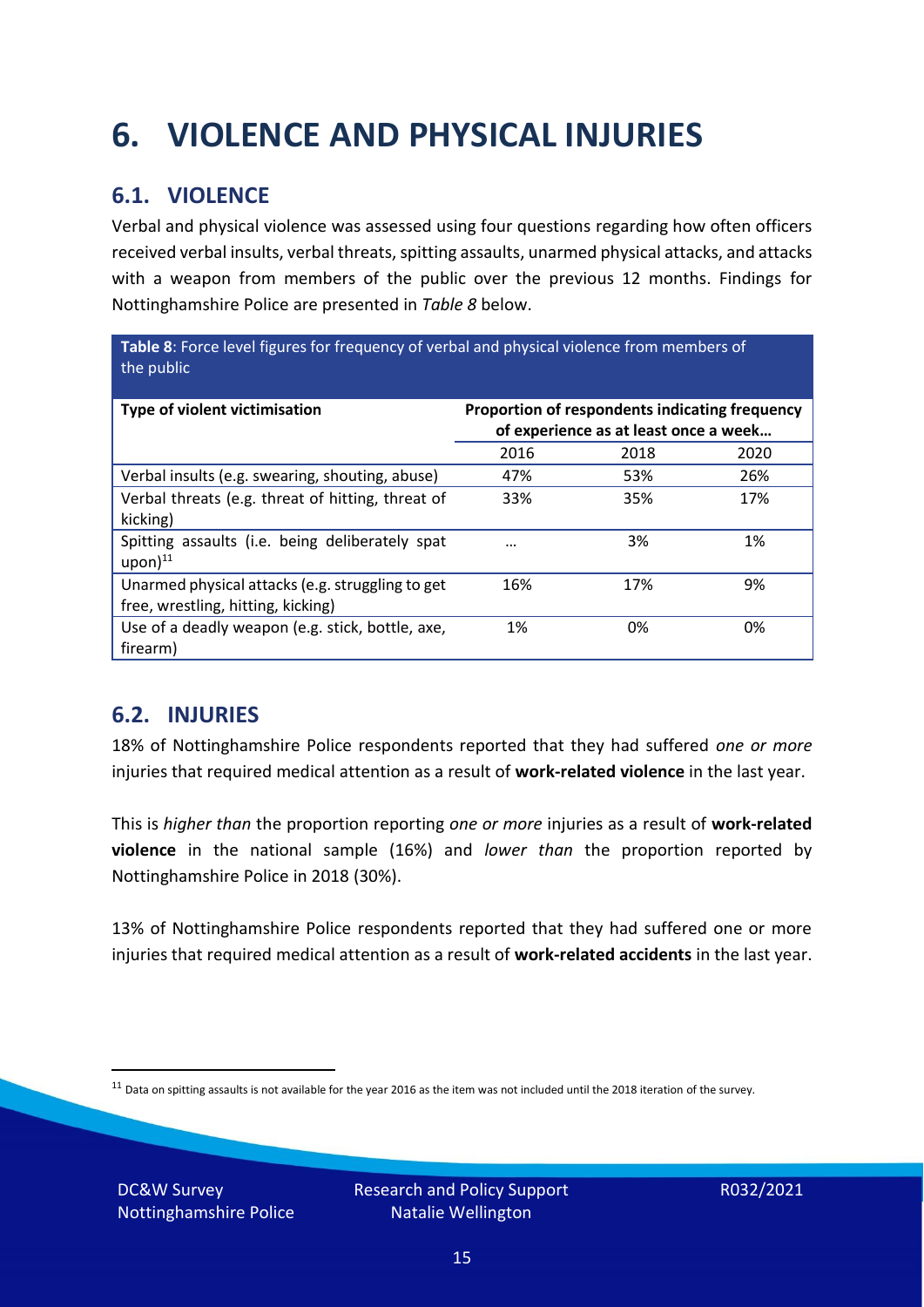This is *higher than* the proportion reporting *one or more* injuries as a result of **work-related accidents** in the national sample (11%) and *lower than* the proportion reported by Nottinghamshire Police in 2018 (18%).

DC&W Survey Nottinghamshire Police Research and Policy Support Natalie Wellington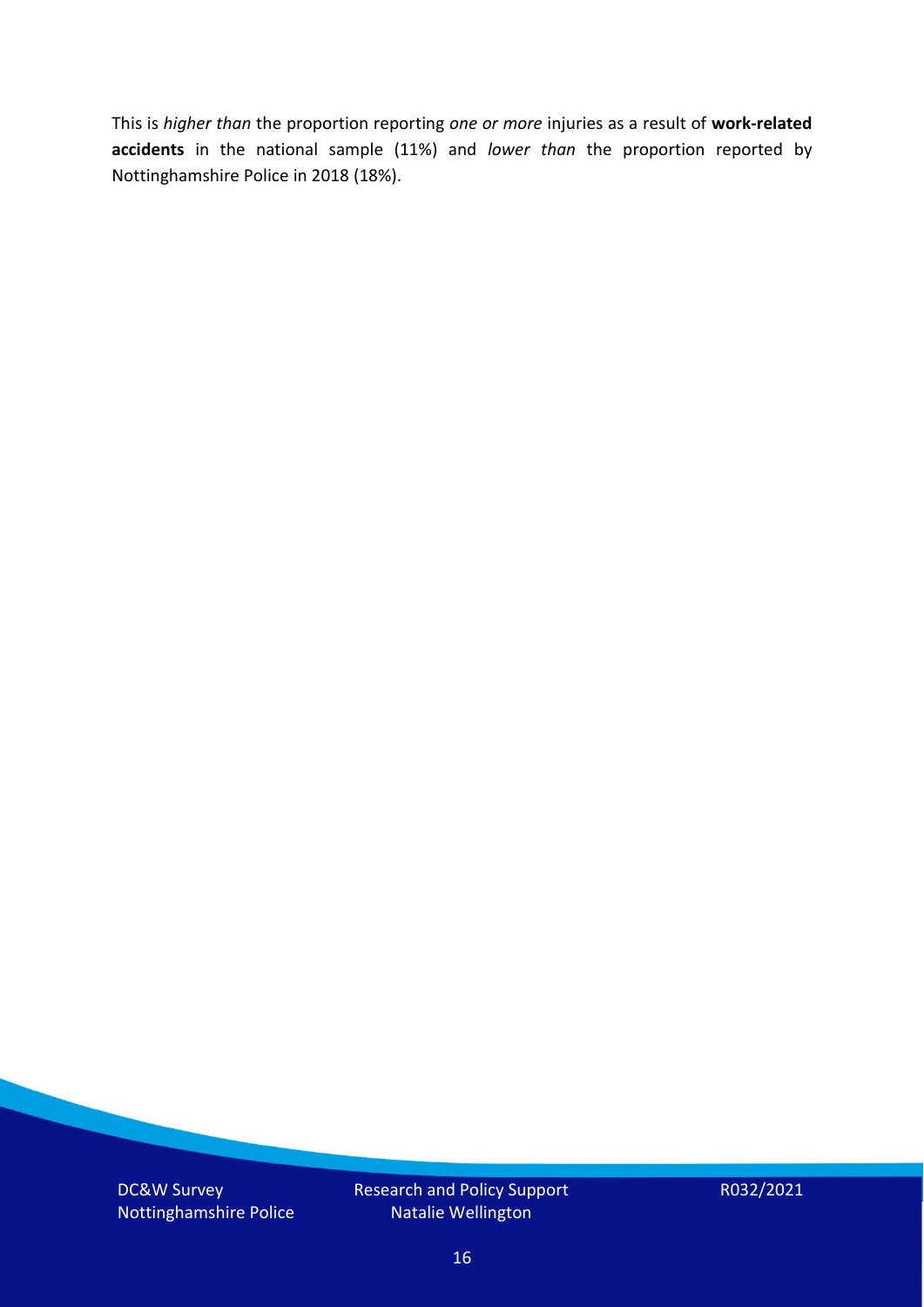# <span id="page-16-0"></span>**7. ORGANISATIONAL SUPPORT FOR MENTAL HEALTH AND WELLBEING**

### **7.1. DISCLOSURE**

Respondents who indicated that they had sought help for difficulties with mental health and wellbeing were presented with additional questions concerning disclosure to a line manager. 65% of respondents from Nottinghamshire Police, for whom it was applicable, reported that they had disclosed seeking mental health and wellbeing support to their line managers. This can be compared with 69% reported by Nottinghamshire Police in 2018.

#### **7.2. MENTAL HEALTH AND WELLBEING SUPPORT SERVICES**

Respondents were asked about mental health and wellbeing support services that are *reactive* (services that aim to help those that are already experiencing difficulties with their mental health and wellbeing), and *proactive* (services that aim to help people prevent difficulties with mental health and wellbeing from developing). Key findings for Nottinghamshire Police are displayed in the tables below, with *Table 9* displaying both national and local proportions.

**Table 9**: Proportion of respondents reporting that they are *aware* of reactive and proactive mental health and wellbeing support services that their force offers

| <b>Questions</b>                                                                                                                                                                                                                   | Proportion of respondents |                         |
|------------------------------------------------------------------------------------------------------------------------------------------------------------------------------------------------------------------------------------|---------------------------|-------------------------|
|                                                                                                                                                                                                                                    | Force-level figures       | <b>National figures</b> |
| Reported being aware of reactive services that their force<br>offers to support the mental health and wellbeing of its<br>employees (e.g. counselling, helpline services, peer<br>support groups etc.)                             | 71%                       | 74%                     |
| Reported being aware of proactive services that their<br>force offers to support the mental health and wellbeing<br>of its employees (e.g. resilience training, mindfulness<br>workshops, mental health awareness programmes etc.) | 45%                       | 43%                     |

DC&W Survey Nottinghamshire Police Research and Policy Support Natalie Wellington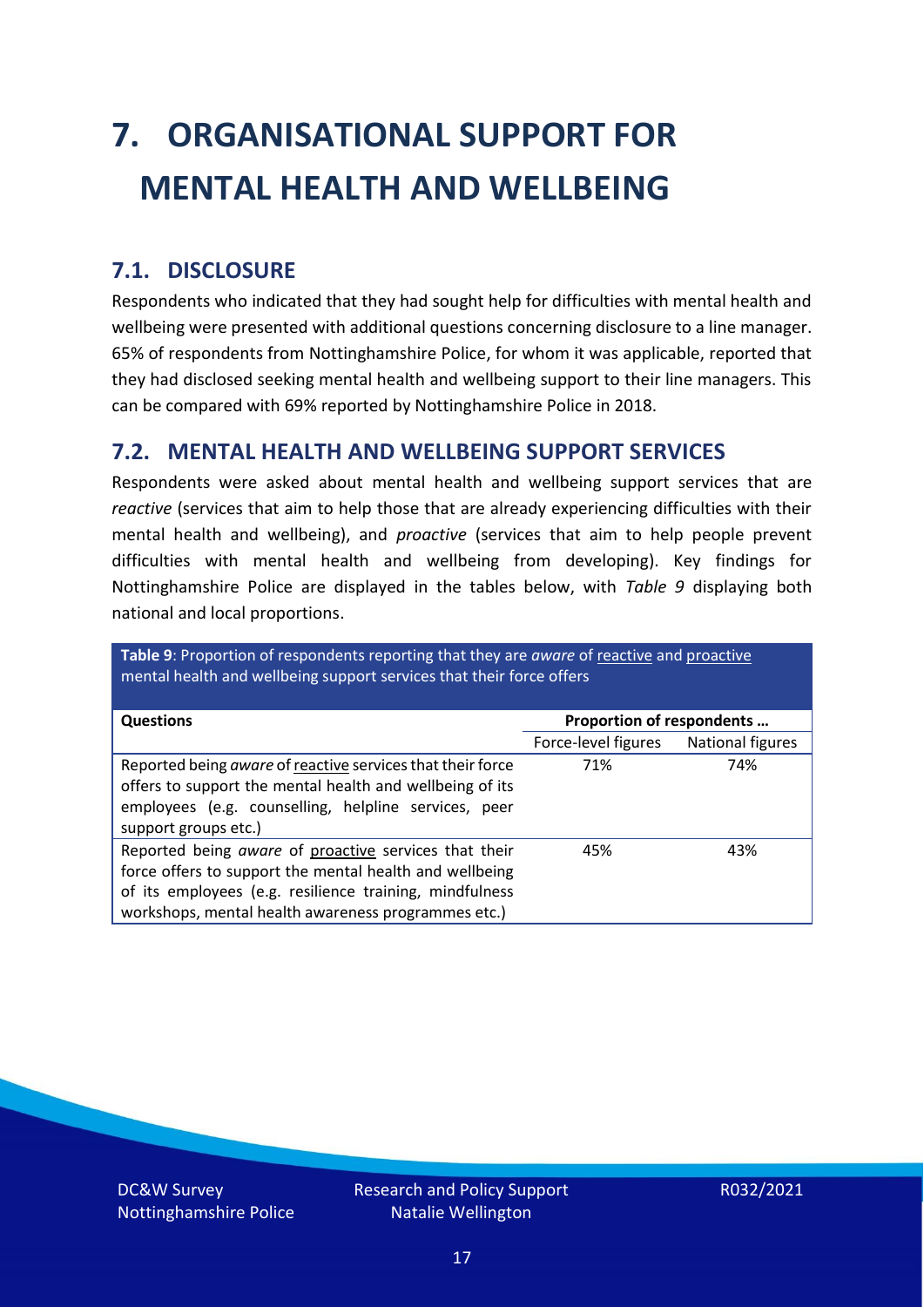### <span id="page-17-0"></span>**8. COVID-19 CRISIS**

Questions about the COVID-19 crisis have been included in this year's survey to help to better understand the impacts of working within the police service during this period. This section of the report specifically focusses on the personal impact of the COVID-19 crisis on officers, whilst organisational impacts have been reported at contextually appropriate points throughout the report.<sup>12</sup>

Respondents were asked whether they think they have or have had COVID-19. Comparisons for both national and local proportions are shown in *Table 10* below.

| Table 10: Proportion of respondents reporting whether<br>they have or have had COVID-19 | <b>Force-level</b><br>figures | <b>National</b><br>figures |
|-----------------------------------------------------------------------------------------|-------------------------------|----------------------------|
| Yes, confirmed by a positive antigen or antibody test                                   | 1%                            | 3%                         |
| Yes, based on strong personal suspicion or medical advice                               | 24%                           | 23%                        |
| No                                                                                      | 43%                           | 47%                        |
| Unsure                                                                                  | 32%                           | 27%                        |

28% of respondents from Nottinghamshire Police said that they were *very* or *extremely worried* about the impact that the COVID-19 crisis will have on them personally. This can be compared to the national sample, where 22% said that they were *very* or *extremely worried* about the impact that the COVID-19 crisis will have on them personally.

Respondents from Nottinghamshire Police were asked about their concern over the issues displayed in *Table 11* below (national and local proportions are shown).

| Table 11: Proportion of respondents reporting that they were very or extremely concerned over the<br>following |                           |                 |
|----------------------------------------------------------------------------------------------------------------|---------------------------|-----------------|
| <b>Statements</b>                                                                                              | Proportion of respondents |                 |
|                                                                                                                | Force-level               | <b>National</b> |
|                                                                                                                | figures                   | figures         |
| Becoming unwell with COVID-19 due to having close contact with                                                 | 35%                       | 34%             |
| someone who has COVID-19 in the line of duty                                                                   |                           |                 |
| Becoming unwell with COVID-19 due to being assaulted by someone                                                | 30%                       | 23%             |
| who has COVID-19 in the line of duty                                                                           |                           |                 |
| Having adequate access to COVID-19 testing (antigen                                                            | 31%                       | 37%             |
| and/or antibody diagnostic testing)                                                                            |                           |                 |
| Enforcing the lockdown restrictions                                                                            | 22%                       | 25%             |

<sup>12</sup> For more information please see the introduction to this report on page 3.

DC&W Survey Nottinghamshire Police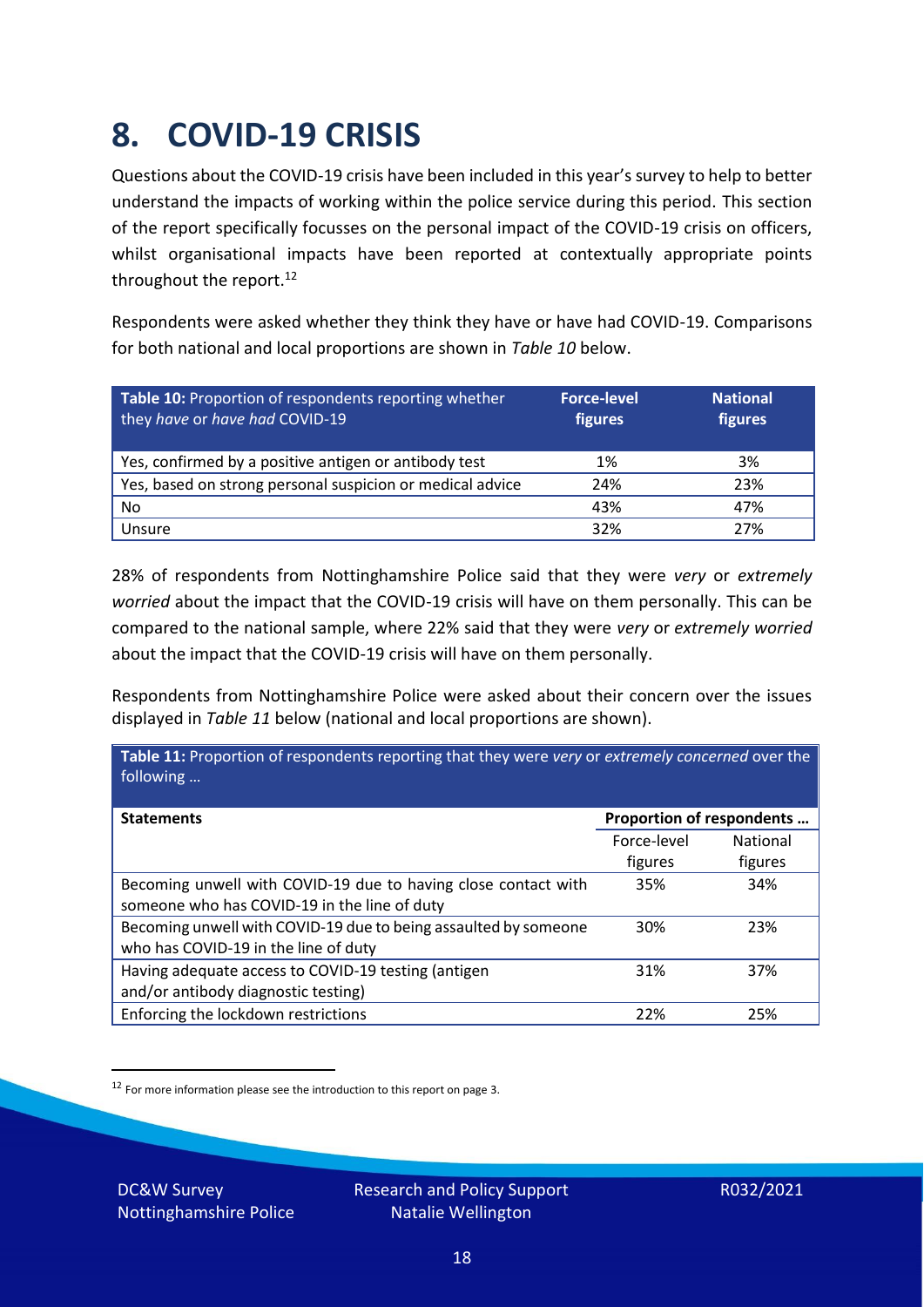Furthermore, 55% of respondents from Nottinghamshire Police reported that they *disagreed*  or *strongly disagreed* that they have all the equipment they personally need to protect them from COVID-19 whilst at work. This can be compared to the national sample, where 39% reported that they *disagreed* or *strongly disagreed* that they have all the equipment they personally need to protect them from COVID-19 whilst at work.

DC&W Survey Nottinghamshire Police Research and Policy Support Natalie Wellington